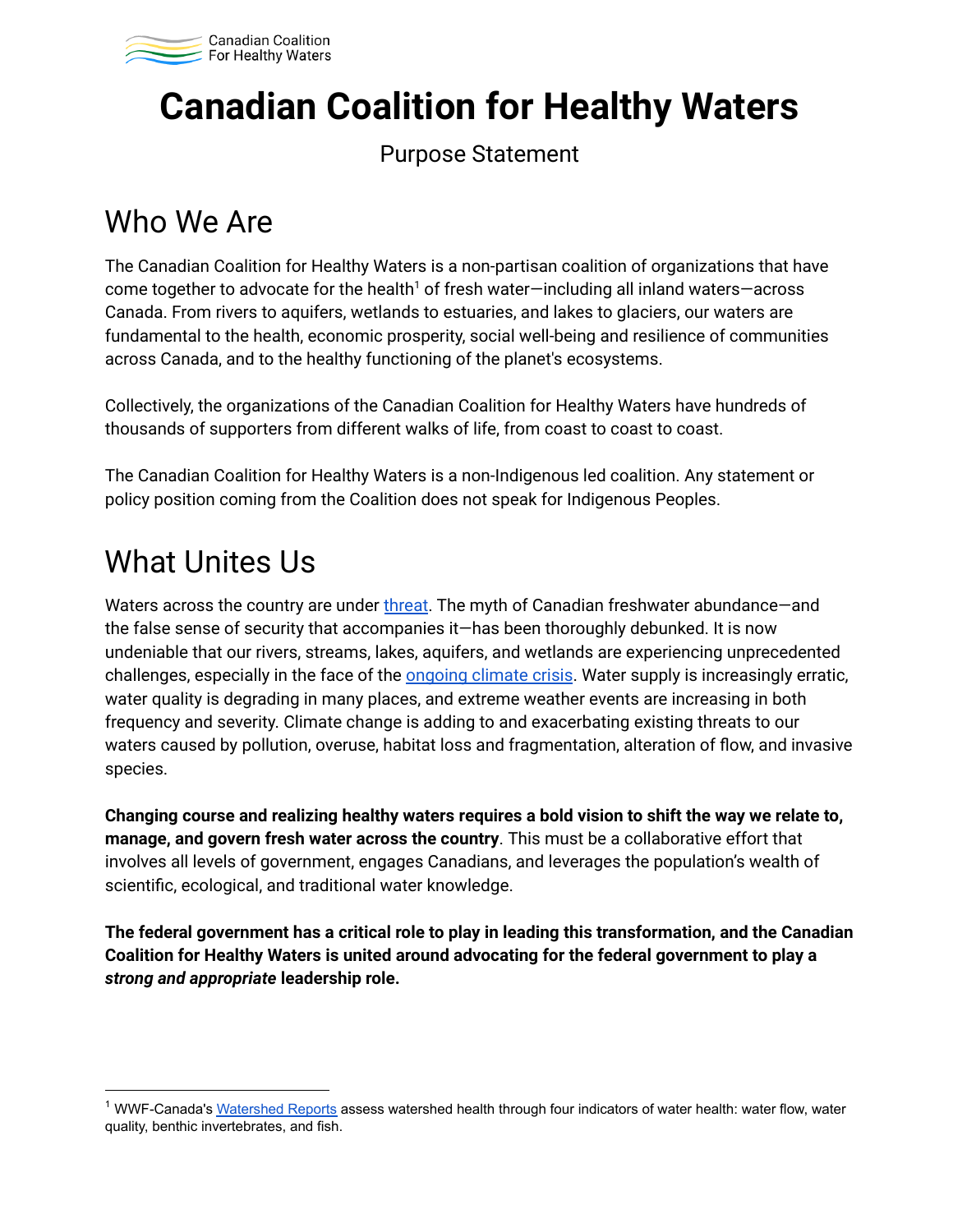# The Foundational Pillars

The federal government can play a *strong and appropriate* leadership role in protecting and restoring waters across the country by mainstreaming the following cross-cutting foundational pillars<sup>2</sup> in every aspect of the government's many policy and institutional levers—including federal legislation, regulations, policies, institutions, and investments:

**Advancing Reconciliation**. Meaningfully advance the federal government's commitment to reconciliation with Indigenous peoples, including recognizing and upholding inherent Indigenous water rights and authority and fulfilling the Truth and Reconciliation Commission Calls to Action and the United Nations Declaration on the Rights of Indigenous Peoples.

**Supporting Knowledge Creation and Mobilization.** Play a key role in creating and mobilizing the knowledge and tools—both Western and Indigenous—needed to understand, predict, and respond to water challenges and opportunities, particularly against the backdrop of climate change.

**Strengthening Cooperative Federalism.** Strengthen cooperative federalism around shared water decision-making and management among different levels of government, especially considering the transboundary nature of watersheds in Canada and the impacts of climate change.

**Cultivating a Watershed Approach.** Lead an approach that emphasizes the importance of watershed boundaries in all freshwater decision-making. The watershed approach takes into account interconnected ecological, social, economic, and cultural values that must be balanced to ensure the wellbeing of communities and ecosystems across the watershed.

**Pursuing Deep Legislative Reform.** Renew Canada's outdated federal water laws and policies. This will involve engaging with a broad range of actors within and outside the federal government to conduct holistic analysis, and ensure renewed laws and policies provide the right tools and framework to safeguard the health of waters in Canada.

# Our Advocacy Focus

The Canadian Coalition for Healthy Waters advocates for federal government leadership around freshwater policy, funding, and capacity-building, and supports legislation, regulations, programs, institutions and investments that advance the foundational pillars.

The Coalition looks for *policy windows* to further our advocacy focus. For example, through the government's commitment to creating a Canada Water Agency, during election time when the parties are creating their platforms, or through the budget process where there may be opportunities to advocate for investments that support healthy waters.

 $2$  These foundational pillars are drawn from a joint [submission](https://d3n8a8pro7vhmx.cloudfront.net/freshwateralliance/pages/1768/attachments/original/1615247753/Collective_Submission_Five_Foundational_Pillars_for_a_Canada_Water_Agency.pdf?1615247753) made on the Canada Water Agency, which lays out additional information and specific actions beneath each pillar.